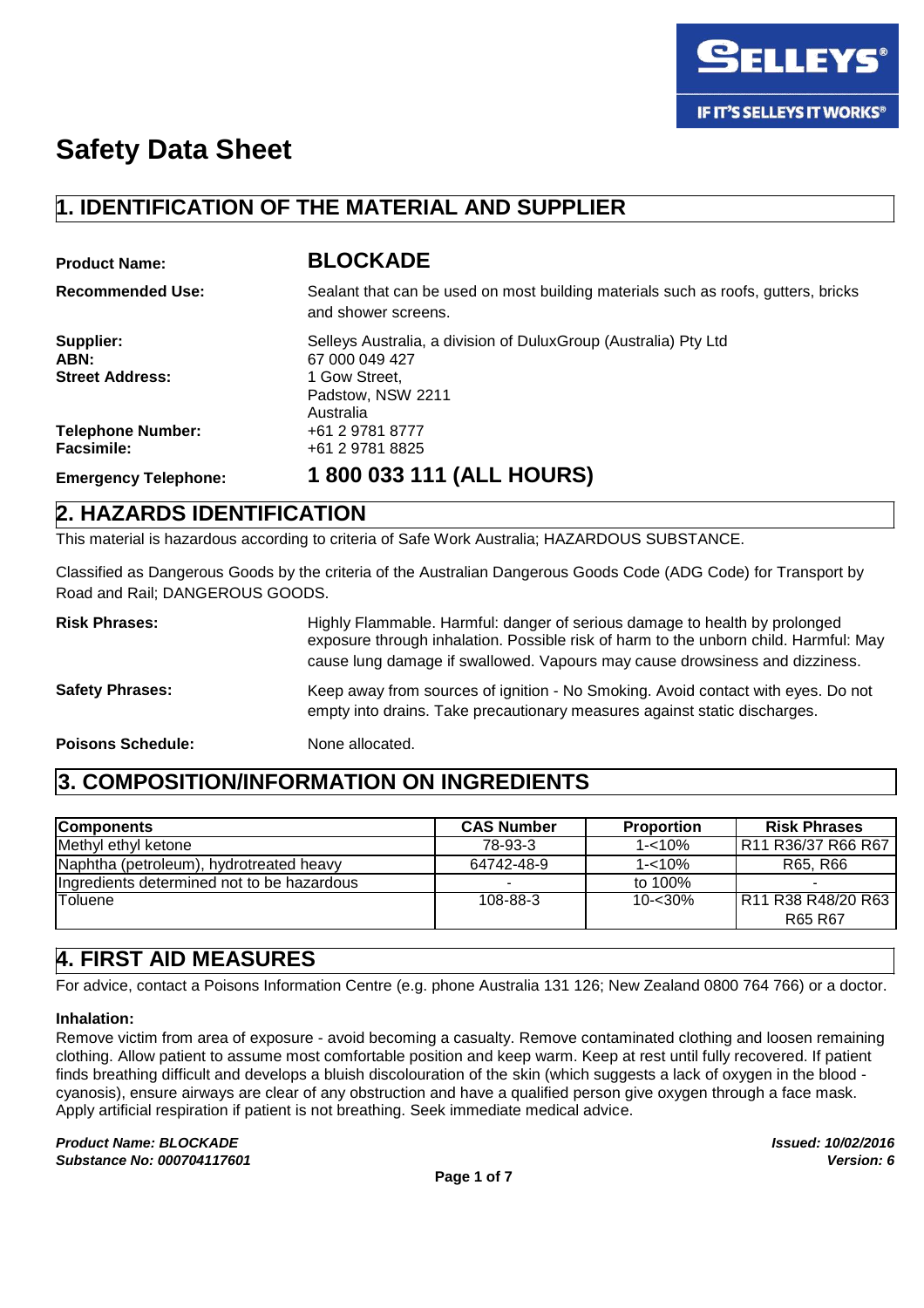#### **Skin Contact:**

Wipe excess material from skin with a clean rag or paper towel (do NOT use solvent to clean skin). Remove contaminated clothing and wash skin with running water. If irritation occurs seek medical advice.

#### **Eye Contact:**

If in eyes, wash out immediately with water. In all cases of eye contamination it is a sensible precaution to seek medical advice.

#### **Ingestion:**

Rinse mouth with water. If swallowed, do NOT induce vomiting. Give a glass of water. Never give anything by the mouth to an unconscious patient. Seek immediate medical assistance.

#### **Medical attention and special treatment:**

Treat symptomatically and as for exposure to hydrocarbon solvents.

### **5. FIRE FIGHTING MEASURES**

#### **Hazards from combustion products:**

Flammable paste. On burning will emit toxic fumes, including those of oxides of carbon .

#### **Precautions for fire fighters and special protective equipment:**

Fire fighters to wear self-contained breathing apparatus and suitable protective clothing if risk of exposure to vapour or products of combustion.

#### **Suitable Extinguishing Media:**

Alcohol resistant foam is the preferred firefighting medium but, if it is not available, normal protein foam can be used.

**Hazchem Code:** · 3Y

# **6. ACCIDENTAL RELEASE MEASURES**

#### **Emergency procedures:**

If contamination of sewers or waterways has occurred advise local emergency services.

#### **Methods and materials for containment and clean up:**

SMALL SPILLS: Slippery when wet. Avoid accidents, clean up immediately. Wipe up with absorbent (clean rag or paper towels). Allow absorbent to dry before disposing with normal household garbage. Any residual material can be cleaned up with mineral turpentine or similar hydrocarbon solvent, or acetone based nail polish remover.

LARGE SPILLS: Shut off all possible sources of ignition. Clear area of all unprotected personnel. Slippery when spilt. Avoid accidents, clean up immediately. Wear protective equipment to prevent skin and eye contact and breathing in vapours. Work up wind or increase ventilation. Contain - prevent run off into drains and waterways. Use absorbent (soil, sand or other inert material). Use a spark-free shovel. Collect and seal in properly labelled containers or drums for disposal.

### **7. HANDLING AND STORAGE**

#### **Conditions for safe storage:**

Store in cool place and out of direct sunlight. Store away from sources of heat or ignition. Store away from oxidising agents. Keep containers closed when not in use - check regularly for leaks.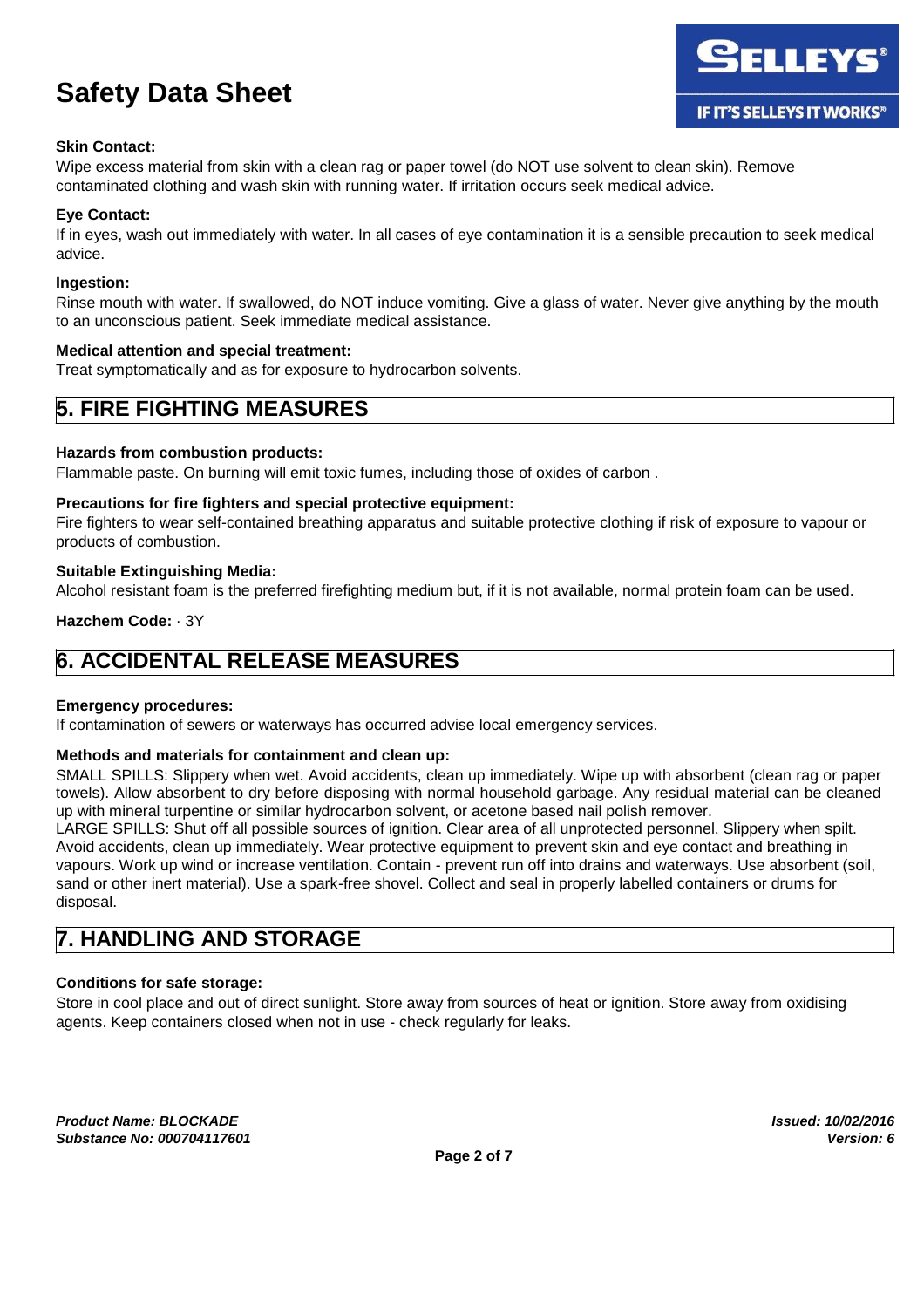

#### **Precautions for safe handling:**

Avoid skin and eye contact and breathing in vapour. May form flammable vapour mixtures with air. All potential sources of ignition (open flames, pilot lights, furnaces, spark producing switches and electrical equipment etc) must be eliminated both in and near the work area. Do NOT smoke. Vapour may travel a considerable distance to source of ignition and flash back.

### **8. EXPOSURE CONTROLS/PERSONAL PROTECTION**

**Occupational Exposure Limits:** No value assigned for this specific material by the National Occupational Health and Safety Commission. However, Exposure Standard(s) for constituent(s):

Methyl ethyl ketone (MEK): 8hr TWA = 445 mg/m $^3$  (150 ppm), 15 min STEL = 890 mg/m $^3$  (300 ppm) Toluene: 8hr TWA = 191 mg/m $^3$  (50 ppm), 15 min STEL = 574 mg/m $^3$  (150 ppm), Sk

As published by the National Occupational Health and Safety Commission.

TWA - The time-weighted average airborne concentration over an eight-hour working day, for a five-day working week over an entire working life.

STEL (Short Term Exposure Limit) - the average airborne concentration over a 15 minute period which should not be exceeded at any time during a normal eight hour work day. According to current knowledge this concentration should neither impair the health of, nor cause undue discomfort to, nearly all workers.

`Sk' Notice - absorption through the skin may be a significant source of exposure. The exposure standard is invalidated if such contact should occur.

These Exposure Standards are guides to be used in the control of occupational health hazards. All atmospheric contamination should be kept to as low a level as is workable. These exposure standards should not be used as fine dividing lines between safe and dangerous concentrations of chemicals. They are not a measure of relative toxicity.

#### **Engineering controls:**

Ensure ventilation is adequate and that air concentrations of components are controlled below quoted Exposure Standards. Use with local exhaust ventilation or while wearing organic vapour respirator. Keep containers closed when not in use.

#### **Personal Protective Equipment:**

The selection of PPE is dependant on a detailed risk assessment. The risk assessment should consider the work situation, the physical form of the chemical, the handling methods, and environmental factors.

Selleys Factory Safe Handling Code: Yellow



MANUFACTURE, PACKAGING AND TRANSPORT: Yellow - Wear overalls (or 'issued' long pants and long sleeve tops), safety boots, gloves, safety glasses and approved solvent canister. Always wash hands before smoking, eating, drinking or using the toilet. Wash contaminated clothing and other protective equipment before storage or re-use. FOR CONSUMER USE: Avoid contact with eyes and skin. Wash hands after use.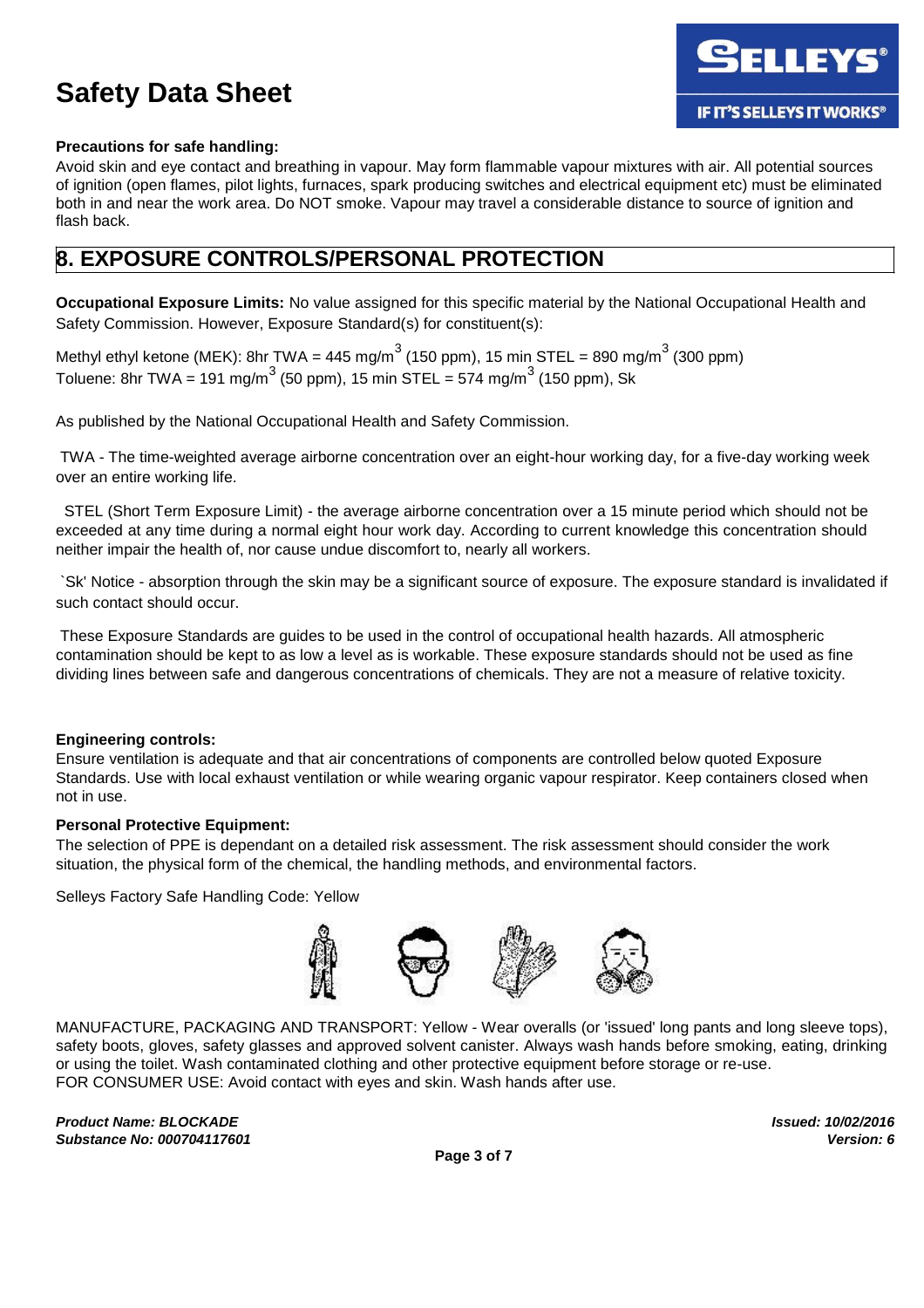

# **9. PHYSICAL AND CHEMICAL PROPERTIES**

| <b>Physical state:</b>                  | Paste               |
|-----------------------------------------|---------------------|
| Colour:                                 | Grey or White       |
| Odour:                                  | Solvent             |
| Solubility:                             | Insoluble in water. |
| <b>Specific Gravity:</b>                | 1.26 @ 20°C         |
| <b>Relative Vapour Density (air=1):</b> | >1                  |
| Vapour Pressure (20 °C):                | Not available       |
| Flash Point (°C):                       | 4.4°C (toluene)     |
| Flammability Limits (%):                | Not available       |
| <b>Autoignition Temperature (°C):</b>   | Not available       |
| % Volatile by Weight:                   | 19                  |
| Melting Point/Range (°C):               | Not applicable      |
| <b>Boiling Point/Range (°C):</b>        | 105 approx          |
| Decomposition Point (°C):               | Not available       |
| pH:                                     | Not applicable      |
| <b>Viscosity:</b>                       | 1500 Pa.s (25°C)    |
| <b>Evaporation Rate:</b>                | Not available       |

# **10. STABILITY AND REACTIVITY**

| <b>Chemical stability:</b>                  | Stable under normal conditions of use.                                                         |
|---------------------------------------------|------------------------------------------------------------------------------------------------|
| <b>Conditions to avoid:</b>                 | Avoid contact with foodstuffs. Avoid exposure to heat, sources of ignition, and open<br>flame. |
| Incompatible materials:                     | Incompatible with oxidising agents.                                                            |
| <b>Hazardous decomposition</b><br>products: | Oxides of carbon.                                                                              |
| <b>Hazardous reactions:</b>                 | Hazardous polymerisation will not occur.                                                       |

## **11. TOXICOLOGICAL INFORMATION**

No adverse health effects expected if the product is handled in accordance with this Safety Data Sheet and the product label. Symptoms or effects that may arise if the product is mishandled and overexposure occurs are:

| Ingestion:           | Swallowing can result in nausea, vomiting and central nervous system depression. If<br>the victim is showing signs of central system depression (like those of drunkeness)<br>there is greater likelihood of the patient breathing in vomit and causing damage to<br>the lungs. No adverse effects expected after swallowing the fully cured material. |
|----------------------|--------------------------------------------------------------------------------------------------------------------------------------------------------------------------------------------------------------------------------------------------------------------------------------------------------------------------------------------------------|
| Eye contact:         | May be an eye irritant.                                                                                                                                                                                                                                                                                                                                |
| <b>Skin contact:</b> | Contact with skin may result in irritation. Will have a degreasing action on the skin.<br>Repeated or prolonged skin contact may lead to irritant contact dermatitis.<br>Component/s of this material can be absorbed through the skin with resultant toxic<br>effects. Cured sealant (solvent free) is not expected to be a skin irritant.            |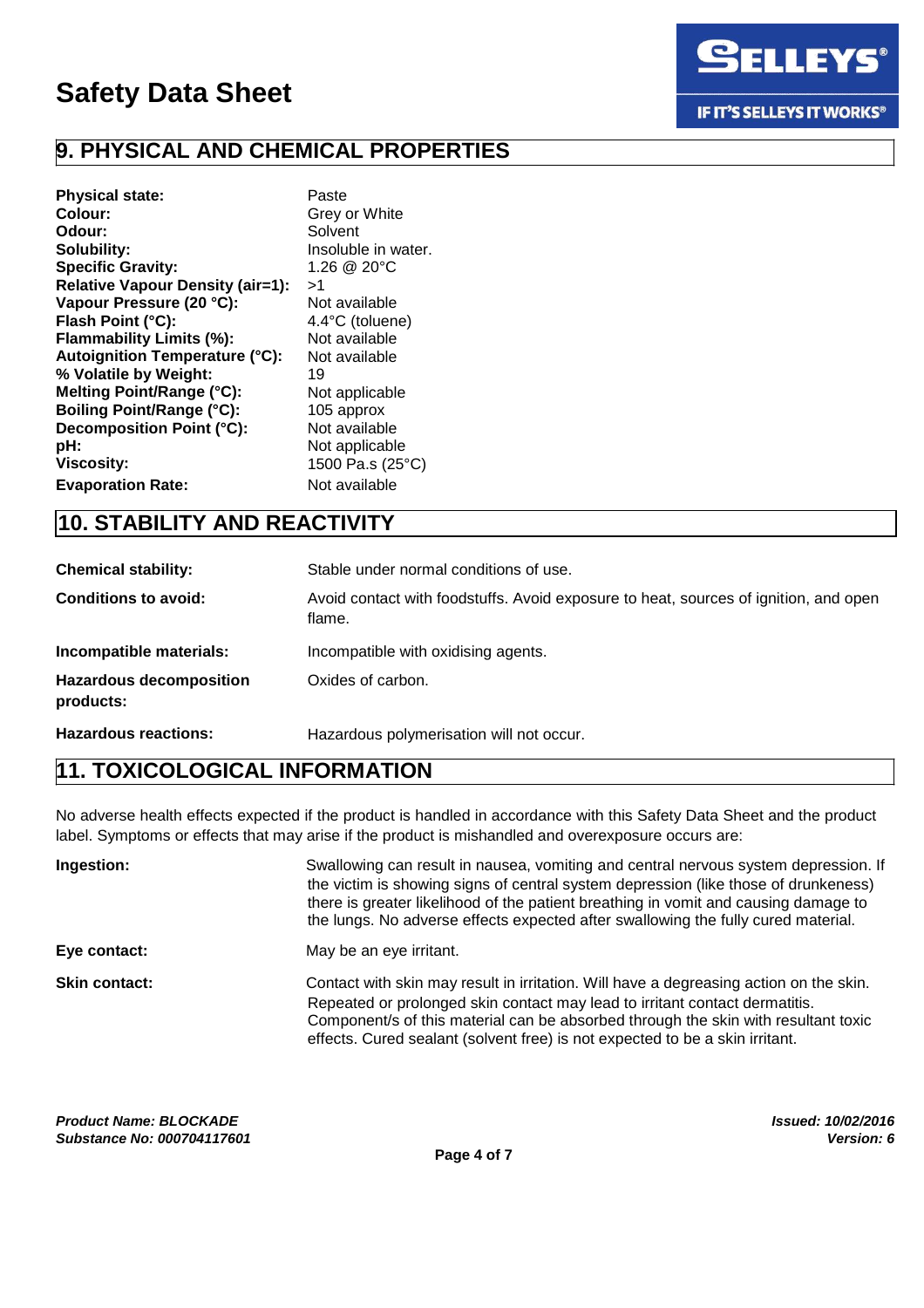

**Inhalation:** Material may be irritant to the mucous membranes of the respiratory tract (airways). Breathing in vapour can result in headaches, dizziness, drowsiness, and possible nausea. Breathing in high concentrations can produce central nervous system depression, which can lead to loss of co-ordination, impaired judgement and if exposure is prolonged, unconsciousness.

#### **Long Term Effects:**

However, for the solvent component (toluene) (1): Available evidence from animal studies indicate that repeated or prolonged exposure to this material could result in effects on the central nervous system.

**Toxicological Data:** No LD50 data available for the product. For the constituent Toluene (1): Oral LD50 (rat): 636 mg/kg Inhalation LC50 (rat):  $49 \text{ gm/m}^3/4$ hrs SKIN: Moderate irritant (rabbit).

## **12. ECOLOGICAL INFORMATION**

**Ecotoxicity Ecotoxicity Avoid contaminating waterways.** 

## **13. DISPOSAL CONSIDERATIONS**

#### **Disposal methods:**

Refer to Waste Management Authority. Dispose of material through a licensed waste contractor. Advise flammable nature. Solvent free solids (cured sealant) are not flammable. Normally suitable for disposal at approved land waste site.

# **14. TRANSPORT INFORMATION**

#### **Road and Rail Transport**

Classified as Dangerous Goods by the criteria of the Australian Dangerous Goods Code (ADG Code) for Transport by Road and Rail; DANGEROUS GOODS.



| UN No:                       | 1133               |
|------------------------------|--------------------|
| <b>Class-primary</b>         | 3 Flammable Liquid |
| <b>Packing Group:</b>        | Ш                  |
| <b>Proper Shipping Name:</b> | ADHESIVES          |
| <b>Hazchem Code:</b>         | - 3Y               |

#### **Marine Transport**

Classified as Dangerous Goods by the criteria of the International Maritime Dangerous Goods Code (IMDG Code) for transport by sea; DANGEROUS GOODS.

| UN No:                       | 1133               |
|------------------------------|--------------------|
| Class-primary:               | 3 Flammable Liquid |
| <b>Packing Group:</b>        | Ш                  |
| <b>Proper Shipping Name:</b> | <b>ADHESIVES</b>   |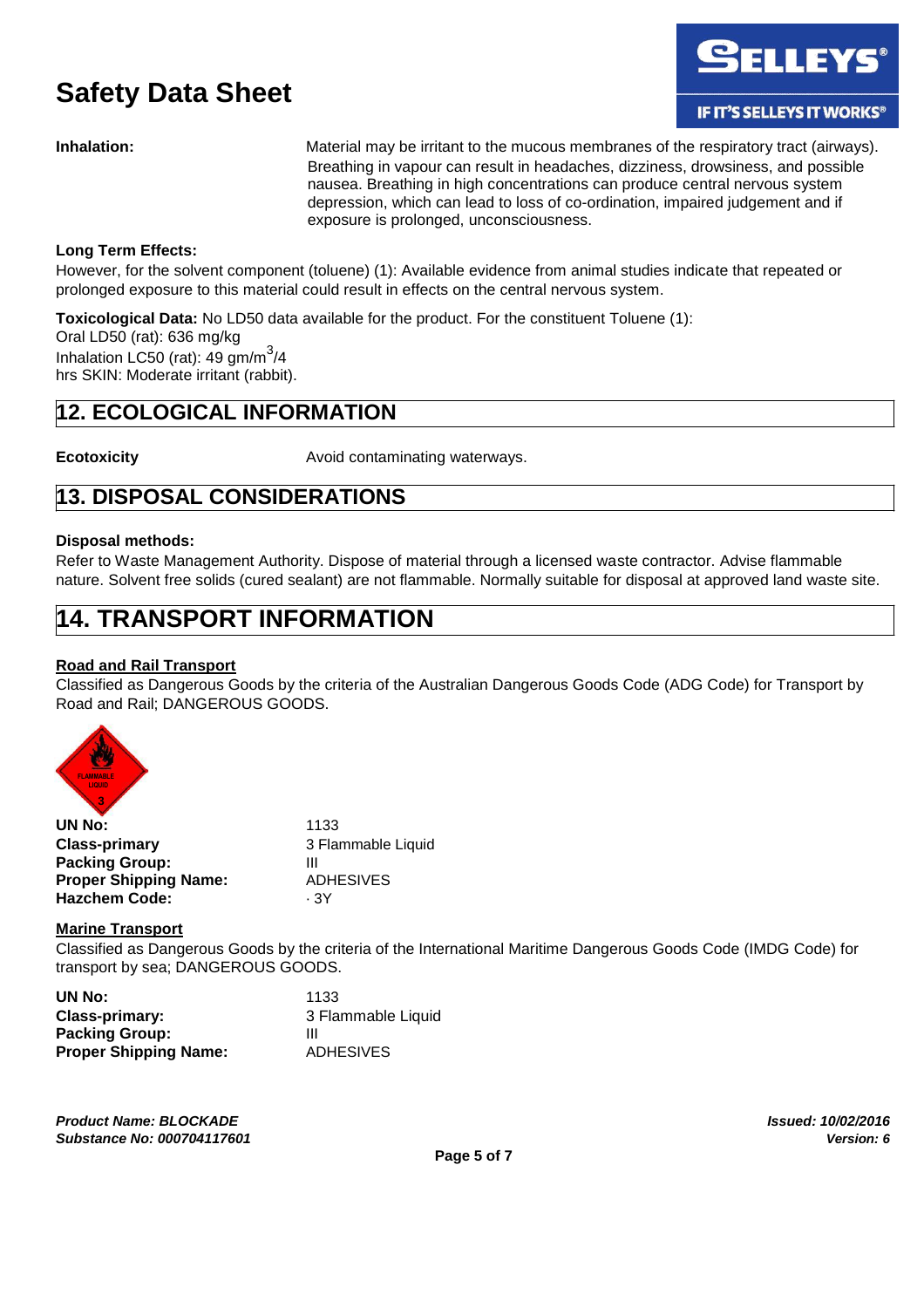

#### **Air Transport**

Classified as Dangerous Goods by the criteria of the International Air Transport Association (IATA) Dangerous Goods Regulations for transport by air; DANGEROUS GOODS.

| UN No:                       | 1133               |
|------------------------------|--------------------|
| Class-primary:               | 3 Flammable Liquid |
| <b>Packing Group:</b>        | ш                  |
| <b>Proper Shipping Name:</b> | <b>ADHESIVES</b>   |

### **15. REGULATORY INFORMATION**

| <b>Classification:</b>  | This material is hazardous according to criteria of Safe Work Australia;<br>HAZARDOUS SUBSTANCE.                                                                                                                                                                                                    |
|-------------------------|-----------------------------------------------------------------------------------------------------------------------------------------------------------------------------------------------------------------------------------------------------------------------------------------------------|
| <b>Hazard Category:</b> | Xn: Harmful                                                                                                                                                                                                                                                                                         |
| <b>Risk Phrase(s):</b>  | R11: Highly Flammable.<br>R48/20: Harmful: danger of serious damage to health by prolonged exposure<br>through inhalation.<br>Repr. Cat 3. R63: Possible risk of harm to the unborn child.<br>R65: Harmful: May cause lung damage if swallowed.<br>R67: Vapours may cause drowsiness and dizziness. |
| Safety Phrase(s):       | S16: Keep away from sources of ignition - No smoking.<br>S25: Avoid contact with eyes.<br>S29: Do not empty into drains.<br>S33: Take precautionary measures against static discharges.                                                                                                             |

**Poisons Schedule:** None allocated.

All the constituents of this material are listed on the Australian Inventory of Chemical Substances (AICS).

## **16. OTHER INFORMATION**

(1) `Registry of Toxic Effects of Chemical Substances'. Ed. D. Sweet, US Dept. of Health & Human Services: Cincinatti, 2009.

For further copies of this sheet or other product information contact Selleys Customer Service.

- Phone: 1300 555 205 (Australia wide)
- Fax: 1300 555 305 (Australia wide)
- Phone: 9 820 4852 (New Zealand)
- Fax: 0800 804 583 (New Zealand)

#### **Reason(s) for Issue:**

Change in Hazardous Substance Classification Alignment to HSNO requirements